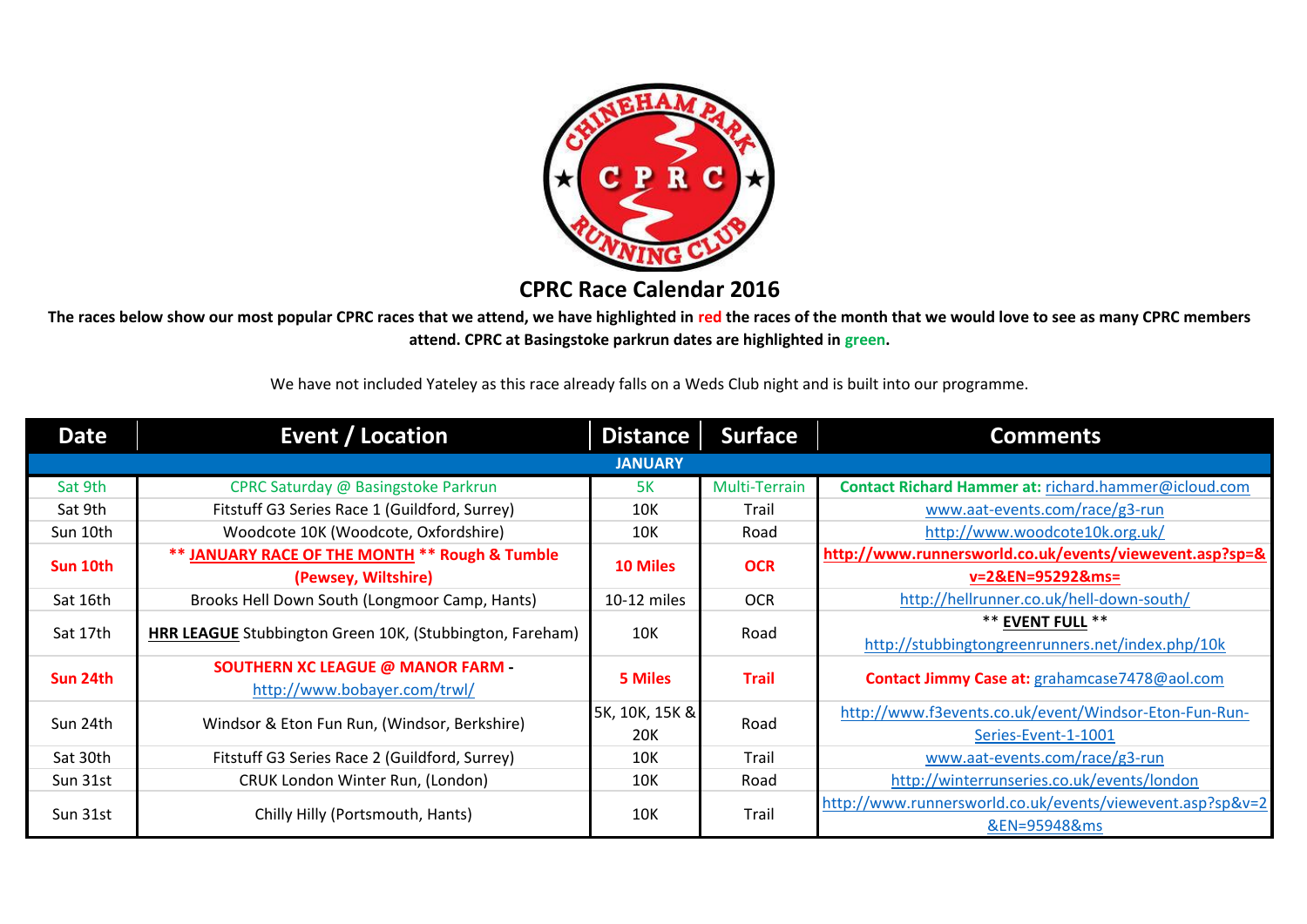| <b>FEBRUARY</b> |                                                                              |                                 |               |                                                           |  |
|-----------------|------------------------------------------------------------------------------|---------------------------------|---------------|-----------------------------------------------------------|--|
| Sat 6th         | CPRC Saturday @ Basingstoke Parkrun                                          | 5K                              | Multi-Terrain | Contact Richard Hammer at: richard.hammer@icloud.com      |  |
| Sun 7th         | Bookham 10K (Bookham, Surrey)                                                | <b>10K</b>                      | Trail         | http://eventstolive.co.uk/collections/events-             |  |
|                 |                                                                              |                                 |               | new/products/bookham-10k                                  |  |
| Sun 14th        | ** FEBRUARY RACE OF THE MONTH ** Bramley 20/10<br>(Bramley, Hampshire)       | <b>10/20 Miles</b>              | <b>Road</b>   | http://readingroadrunners.org/bramley.html                |  |
| Sun 14th        | Portsmouth Coastal (Portsmouth, Hants)                                       | <b>Half Mara</b>                | Multi-Terrain | http://www.fitprorob.biz/half-marathons/                  |  |
| Sat 20th        | Fitstuff G3 Series Race 3 (Guildford, Surrey)                                | <b>10K</b>                      | Trail         | http://www.aat-events.com/race/g3-run                     |  |
| Sun 21st        | Winchester 10K (Winchester, Hants)                                           | <b>10K</b>                      | Road          | http://offbeat-events.com/event/winchester-10k-road-race/ |  |
| Sun 21st        | Wokingham Half (Wokingham, Berks)                                            | <b>Half Mara</b>                | Road          | http://www.wokinghamhalfmarathon.co.uk/                   |  |
| Sat 27th        | Judgement day (Bordon, Hants)                                                | $6-12K$                         | <b>OCR</b>    | http://www.judgement-day.co.uk/events/bordon-hampshire/   |  |
| Sun 28th        | <b>SOUTHERN XC LEAGUE @ POLECAT VALLEY -</b><br>http://www.bobayer.com/trwl/ | <b>5 Miles</b>                  | <b>Trail</b>  | Contact Jimmy Case at: grahamcase7478@aol.com             |  |
| Sun 28th        | Bournemouth 10 (Bournemouth, Dorset)                                         | 10 Miles                        | Road          | http://www.bournemouthac.co.uk/community/bournemouth-     |  |
|                 |                                                                              |                                 |               | 10-mile-road-race/                                        |  |
| Sun 28th        | <b>CPRC AWAY DAY @ Coventry Half Marathon (Midlands)</b>                     | <b>Half Mara</b>                | <b>Road</b>   | http://www.coventryhalf.com/                              |  |
|                 |                                                                              | <b>MARCH</b>                    |               |                                                           |  |
| Sat 5th         | CPRC Saturday @ Basingstoke Parkrun                                          | 5K                              | Multi-Terrain | <b>Contact Richard Hammer</b>                             |  |
| Sat 5th         | Witchell Rail to Trail (Wendover, Bucks)                                     | 10K, Half &                     | Trail         | http://www.trailscape.co.uk/items/west-5.php              |  |
| Sun 6th         | Run for Chocolate (Reading, Berks)                                           | <b>5K</b>                       | Road          | http://www.fitprorob.biz/half-marathons/                  |  |
| Sun 6th         | Bearwood 10K (Wokingham, Berks)                                              | 10K                             | Trail         | http://www.runnersworld.co.uk/events/viewevent.asp?sp=&v= |  |
|                 |                                                                              |                                 |               | 1&EN=96904&ms=                                            |  |
| Sat 12th        | Brutal Bordon (Bordon, Hants)                                                | <b>10K</b>                      | Trail         | http://brutalrun.co.uk/race/bordon-heaths/                |  |
| Sat 12th        | Thames Meander (Kingston, Surrey)                                            | Half & Full                     | Multi-Terrain | http://www.hermesrunning.com/race-events/thames-meander-  |  |
|                 |                                                                              | Mara                            |               | half-full-triple-crown-marathons/                         |  |
| Sun 13th        | Surrey Tempest 10 & Spitfire 20 (Cranleigh, Surrey)                          | 10/20 Miles                     | Road          | http://eventstolive.co.uk/collections/events-new          |  |
|                 |                                                                              | Half & Full                     |               | http://www.whitestarrunning.co.uk/racePages/racePage-     |  |
| Sun 13th        | Larmer Tree Races (Salisbury, Wiltshire)                                     | Marathon + 20                   | Trail         | LarmerTree.php                                            |  |
|                 |                                                                              | Miles                           |               |                                                           |  |
|                 |                                                                              | 10K, Half & Full<br>Marathon, + |               | http://www.endurancelife.com/event-                       |  |
| Sat 19th        | Endurance Life - Coastal Trail Series (East Sussex)                          | Ultra (33.7                     | Trail         | new.asp?series=87&location=289                            |  |
|                 |                                                                              | Miles)                          |               |                                                           |  |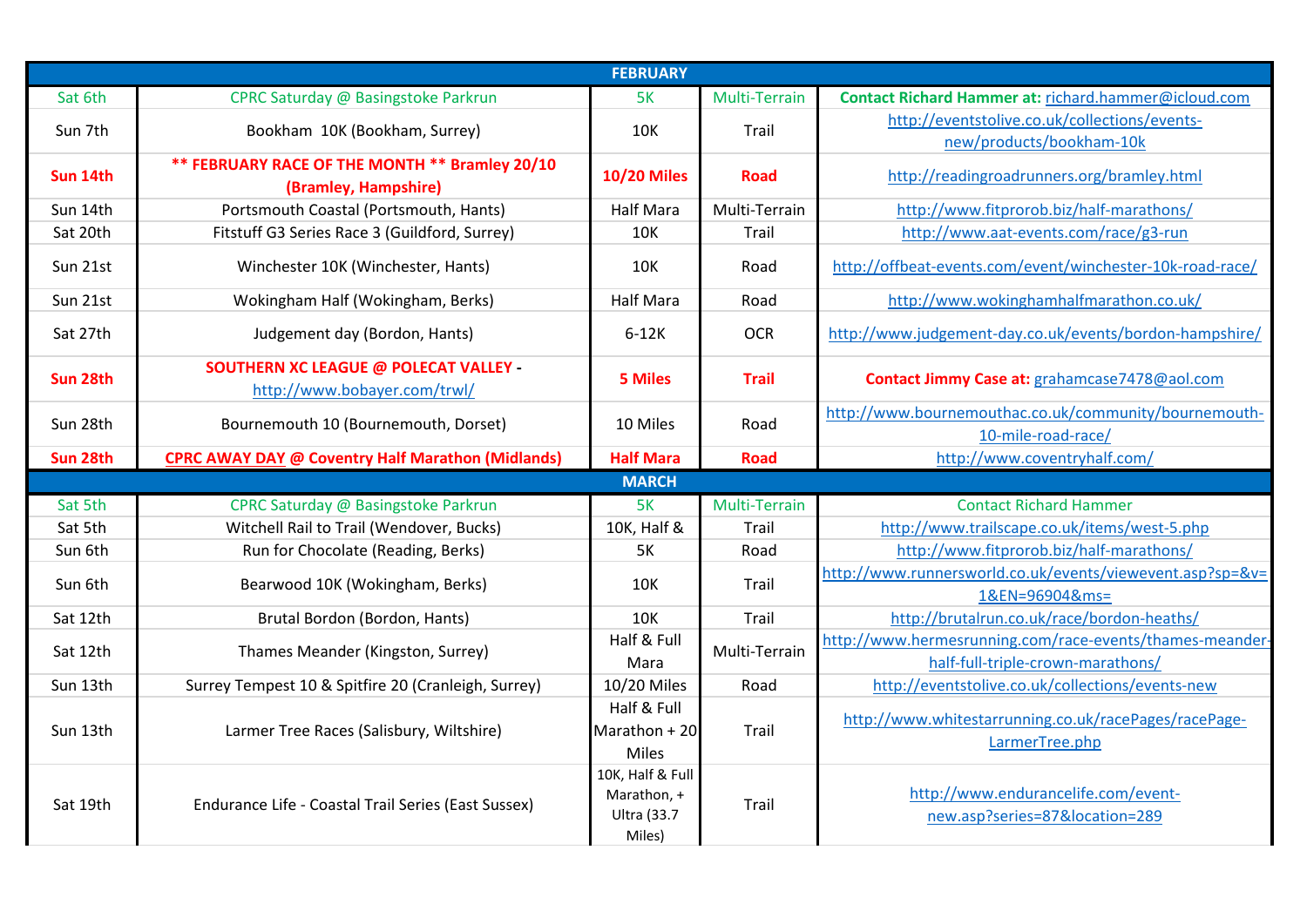| Sun 20th          | HRR LEAGUE Eastleigh 10K (Eastleigh, Hampshire)                             | <b>10K</b>                    | Road          | http://www.runningmania.co.uk/hendy-ford-10k/                                                                           |
|-------------------|-----------------------------------------------------------------------------|-------------------------------|---------------|-------------------------------------------------------------------------------------------------------------------------|
| Sun 20th          | ** MARCH RACE OF THE MONTH ** Fleet Half Marathon                           |                               |               |                                                                                                                         |
|                   | (Fleet, Hampshire)                                                          | <b>Half Mara</b>              | <b>Road</b>   | http://fleethalfmarathon.com                                                                                            |
|                   |                                                                             | <b>APRIL</b>                  |               |                                                                                                                         |
| Sat 2nd           | CPRC Saturday @ Basingstoke Parkrun                                         | 5K                            | Multi-Terrain | Contact Richard Hammer at: richard.hammer@icloud.com                                                                    |
| Sun 3rd Apr       | Bournemouth Bay Run (Bournemouth, Dorset)                                   | 5K, 10K, Half                 | Road          | https://www.bhf.org.uk/get-                                                                                             |
| <b>Sun 3rd</b>    | ** APRIL RACE OF THE MONTH ** Reading Half Marathon<br>(Reading, Berkshire) | <b>Half Mara</b>              | <b>Road</b>   | http://www.readinghalfmarathon.com/                                                                                     |
| Sun 3rd           | Combe Gibbet to Overton                                                     | 16 Miles                      | Multi-Terrain | http://www.overtonharriers.org.uk/club-races/combe-gibbet/                                                              |
| Sun 3rd           | Lidl Kingston Breakfast Run                                                 | 20 Miles                      | Road          | ** IDEAL FOR LONDON MARATHON RUNNERS **<br>http://humanrace.co.uk/event/lidl-kingston-breakfast-run/                    |
| Sat 9th           | South Downs Way 50 (SE England)                                             | Ultra<br>(50 Miles)           | Trail         | ** EVENT FULL - SUPPORT REQD **<br>http://www.centurionrunning.com/south-downs-way-50-<br>2016/south-downs-way-50-2016/ |
| Sun 10th          | Muddy Mucker (St Albans, Herts)                                             | 5 miles                       | <b>OCR</b>    | http://www.renniegrove.org/support/our-events/muddy-<br>mucker                                                          |
| Sun 24th          | Southampton Half Marathon & 10K (Southammton, Hampshire)                    | <b>10K &amp; Half</b><br>Mara | Road          | http://www.abpsouthamptonhalf.co.uk/                                                                                    |
| Sun 24th          | Virgin Money London Marathon                                                | Marathon                      | Road          | ** EVENT FULL - SUPPORT REQD **<br>https://www.virginmoneylondonmarathon.com/en-gb/                                     |
| Sat 30th          | Hurstbourne 5 (Hurstbourne Tarrant, Hampshire)                              | 5 Miles                       | Multi-Terrain | http://www.hbt.org.uk/Hbt5Race.htm                                                                                      |
|                   |                                                                             | <b>MAY</b>                    |               |                                                                                                                         |
| Mon 2nd (BH)      | Shinfield 10K (Shinfield, Berkshire)                                        | 10K                           | Road          | http://www.readingroadrunners.org/shinfield.html                                                                        |
| Sat 7th           | CPRC Saturday @ Basingstoke Parkrun                                         | 5K                            | Multi-Terrain | Contact Richard Hammer at: richard.hammer@icloud.com                                                                    |
| Sun 8th           | HRR LEAGUE Alton 10 (Alton, Hants)                                          | 10 Miles                      | Road          | http://www.altonrunners.co.uk/club-events/alton-ten/                                                                    |
| Sun 8th May       | Bracknell Half Marathon (Bracknell, Berkshire)                              | <b>Half Mara</b>              | Road          | http://www.bracknell-forest.gov.uk/bracknellhalfmarathon                                                                |
| Wed 11th          | St Michael's Hospice Run (Basingstoke, Hants)                               | 5K / 10K                      | Multi-Terrain | https://www.stmichaelshospice.org.uk/5&10k.html                                                                         |
| Sun 15th          | ** MAY RACE OF THE MONTH ** Hook Fun Run (Hook,<br>Hampshire)               | 6 & 10 Miles                  | <b>Road</b>   | http://hookfunrun.com/                                                                                                  |
| Wed 18th<br>(TBC) | Woodland 5 Race 1 (Crowthorne, Berkshire)                                   | 5 Miles                       | Trail         | http://finchcoasters.org.uk/woodland5/                                                                                  |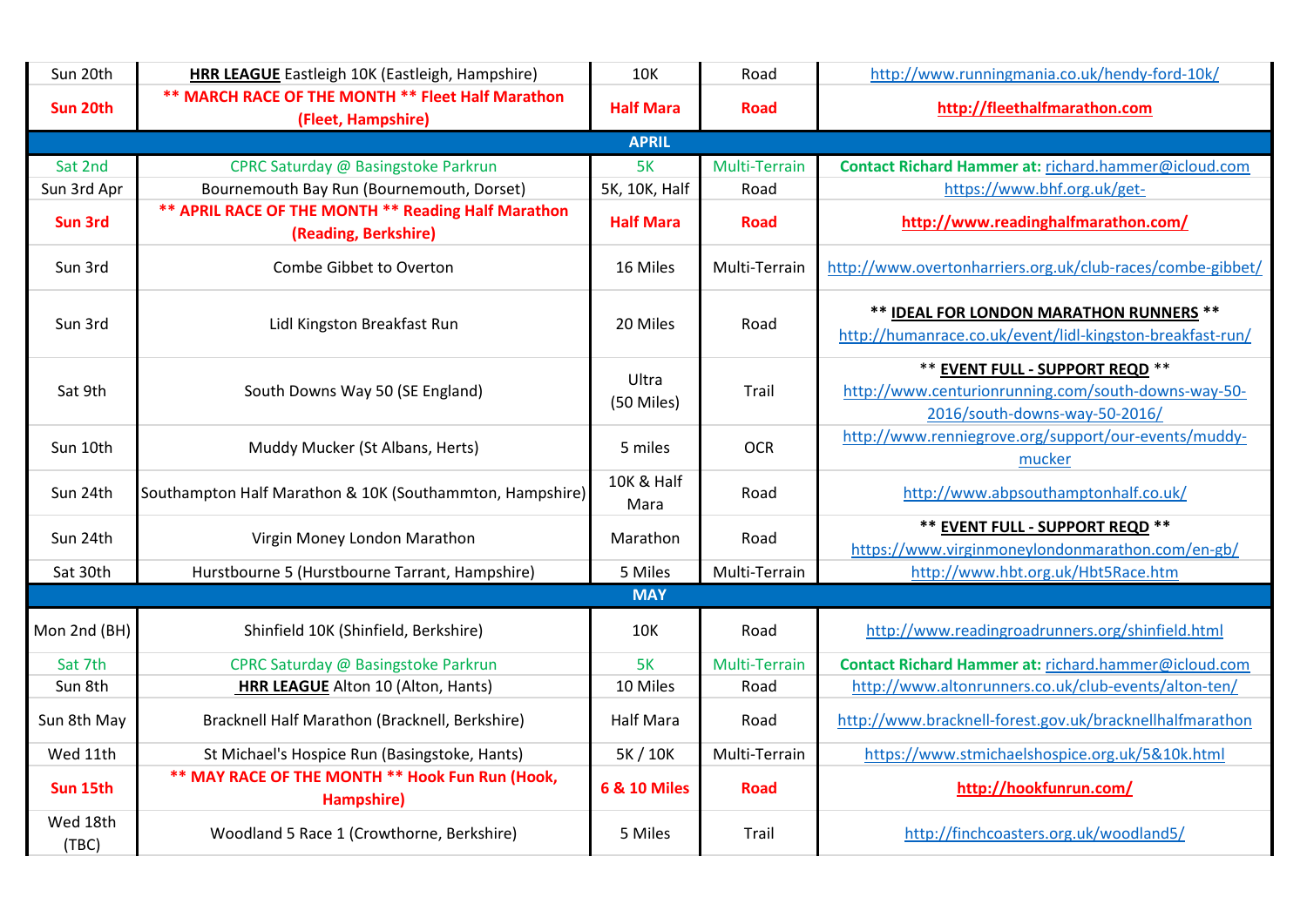| Sat 21st               | Emsworth Relays (Hampshire)                                        | Relays                                                      | Multi-Terrain | Contact Jeff Smart at: syrus370@hotmail.com<br>http://www.emsworthrelay.org.uk/ |
|------------------------|--------------------------------------------------------------------|-------------------------------------------------------------|---------------|---------------------------------------------------------------------------------|
| Sun 22nd May           | Windsor River Trail Run (Windsor, Berkshire)                       | <b>Half Mara</b>                                            | Trail         | http://www.windsorhalfmarathon.co.uk/                                           |
| Sun 22nd               | The Ox Races (Wiltshire)                                           | 6.5 Miles, Half<br>Mara, Full Mara<br>& Ultra (36<br>Miles) | Trail         | http://www.whitestarrunning.co.uk/racePages/racePage-<br>Ox.php                 |
| Sat 28th               | Kent Roadrunner (Gravesend, Kent)                                  | Marathon                                                    | Road          | ** EVENT FULL ** http://www.kentroadrunner.com/                                 |
|                        |                                                                    | <b>JUNE</b>                                                 |               |                                                                                 |
| Sat 4th                | CPRC Saturday @ Basingstoke Parkrun                                | 5K                                                          | Multi-Terrain | Contact Richard Hammer at: richard.hammer@icloud.com                            |
| Sun 5th                | Beer Race (Braishfield, Hants)                                     | 5 Miles                                                     | Road          | http://www.romseyroadrunners.co.uk/beer-race/                                   |
| Sun 5 June<br>(TBC)    | HRR LEAGUE - D Day 10K (Portsmouth, Hants)                         | <b>10K</b>                                                  | Road          | http://www.portsmouthathletic.co.uk/annual-d-day-road-race-<br>10k/             |
| <b>Date TBC</b>        | ** JUNE RACE OF THE MONTH ** Brackenwood 5<br>(Basingstoke, Hants) | <b>5K</b>                                                   | <b>Road</b>   | http://www.destinationbasingstoke.co.uk/brackenwood-<br>festival-5/             |
| Sat 11th - Sun<br>12th | Endure24 (Aldermaston, Berkshire)                                  | Endurance                                                   | Multi-Terrain | Fully Booked - http://www.endure24.co.uk/                                       |
| Wed 15th<br>(TBC)      | Bracknell Forest 5 (Bracknell, Berkshire)                          | 5 Miles                                                     | Multi-Terrain | http://www.forestrunners.org.uk/events/forestfive                               |
| Sun 19th               | <b>BMHAC Hampshire Hoppit (Basingstoke, Hants)</b>                 | Half & Full<br>Mara                                         | Trail         | http://hampshiretrailmarathon.co.uk/                                            |
| Sun 19th               | Alresford 10K (Alresford, Hants)                                   | 10K                                                         | Road          | http://alresford10k.co.uk/                                                      |
| Wed 22nd<br>(TBC)      | Woodland 5 Race 2 (Crowthorne, Berkshire)                          | 5 Miles                                                     | Trail         | http://finchcoasters.org.uk/woodland5/                                          |
| Sun 26th               | <b>CPRC AWAY DAY @ Torbay Half (Torquay, Devon)</b>                | <b>Half Mara</b>                                            | <b>Road</b>   | http://www.torbayhalfmarathon.co.uk/                                            |
|                        |                                                                    | <b>JULY</b>                                                 |               |                                                                                 |
| Sat 2nd                | CPRC Saturday @ Basingstoke Parkrun                                | 5K                                                          | Multi-Terrain | Contact Richard Hammer at: richard.hammer@icloud.com                            |
| Sat 2nd                | Thames Trail Half Marathon (Reading, Berkshire) - Evening<br>Event | Full & Half<br>Marathon                                     | Trail         | http://saturdaynightmarathon.com/                                               |
| Sun 3rd                | ** JULY RACE OF THE MONTH ** Tadley 10K (Tadley,<br>Hampshire)     | 10K &<br><b>Duathlon</b>                                    | <b>Road</b>   | http://tadleyrunners.co.uk/10km/                                                |
| Sun 10th               | The British 10k (London)                                           | 10K                                                         | Road          | http://www.thebritish10klondon.co.uk/                                           |
| Sun 10th               | New Forest 10 (Brockenhurst, Hants)                                | 10 Miles                                                    | Trail         | http://www.nf10.co.uk/                                                          |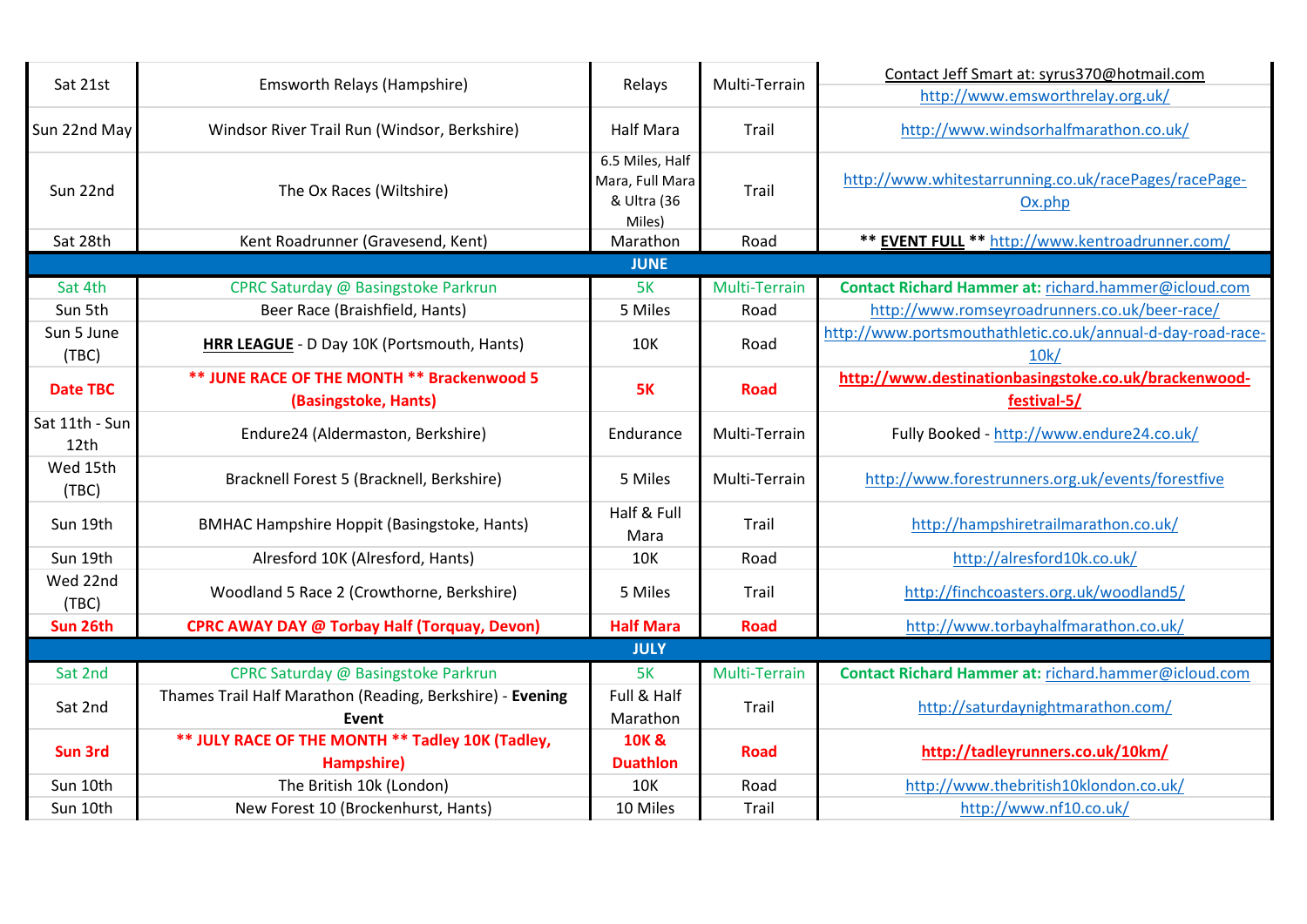| Sun 10th               | Surrey Badger Half (Dorking, Surrey)                                    | <b>Half Marathon</b>                                               | Multi-Terrain | http://eventstolive.co.uk/collections/events-<br>new/products/surrey-badger-half-marathon     |
|------------------------|-------------------------------------------------------------------------|--------------------------------------------------------------------|---------------|-----------------------------------------------------------------------------------------------|
| Thur 14th              | Dinton Pastures Summer Series Race 3 (Wokingham, Berkshire)             | 5K / 10K                                                           | Multi-Terrain | http://www.barnesfitness.co.uk/event/dinton-5km10km-<br>summer-series                         |
| Sat 16th               | Fix Addiction 5 & 10K (Windsor, Berkshire)                              | 5K / 10K                                                           | Road (Gravel) | http://thefixevents.com/fixaddiction-5k-and-10k-run-2016                                      |
| Sat 16th - Sun<br>17th | Race to the Stones (Oxfordshire)                                        | Ultra (100KM)                                                      | Trail         | http://www.racetothestones.com/                                                               |
| Wed 22nd<br>(TBC)      | Woodland 5 Race 3 (Crowthorne, Berkshire)                               | 5 Miles                                                            | Trail         | http://finchcoasters.org.uk/woodland5/                                                        |
| Sat 30th               | Runthrough Lee Valley Velo Olympic Park (London)                        | 5K, 10K & 10<br>Miles                                              | Road          | http://www.runthrough.co.uk/?event=lee-valley-velopark-july                                   |
|                        |                                                                         | <b>AUGUST</b>                                                      |               |                                                                                               |
| Sat 6th                | CPRC Saturday @ Basingstoke Parkrun                                     | 5K                                                                 | Multi-Terrain | Contact Richard Hammer at: richard.hammer@icloud.com                                          |
| Sat 6th - Sun<br>7th   | Centurion North Downs Way 100 (Maidstone, Kent)                         | <b>Ultra (100</b><br>Miles)                                        | Trail         | http://www.centurionrunning.com/north-downs-way-100-<br>2016/                                 |
| Thur 11th              | Dinton Pastures Summer Series Race 4 (Wokingham, Berkshire)             | 5K / 10K                                                           | Multi-Terrain | http://www.barnesfitness.co.uk/event/dinton-5km10km-<br>summer-series                         |
| Sat 13th               | Thames Meander (Kingston, Surrey)                                       | Half & Full<br>Mara                                                | Road          | http://www.hermesrunning.com/race-events/thames-meander-<br>half-full-triple-crown-marathons/ |
| Sun 14th               | ** AUGUST RACE OF THE MONTH ** Salisbury 54321<br>(Salisbury, Witshire) | Half Mara, 20<br>Miles, Full Mara<br>& Ultra (31<br><b>Miles</b> ) | <b>Trail</b>  | http://www.salisbury54321.com/                                                                |
| Sat 20th & Sun<br>21st | Bad Cow Weekender (Holton Lee, Dorset)                                  | 10K, Half &<br><b>Full Mara</b>                                    | Trail         | http://www.whitestarrunning.co.uk/racePages/racePage-<br>BadCow.php                           |
| Sat 20th               | Capitol Runners Richmond Park 5K & 10K (London)                         | 5K / 10K                                                           | Multi-Terrain | http://www.nice-work.org.uk/events.php?id=101                                                 |
| Sun 21st               | Round the Rock 10K (Portland, Dorset)                                   | 10K                                                                | Road          | https://rmpacportland.wordpress.com/round-the-rock-10k-2/                                     |
| Sun 21st               | Isle of Wight Half Marathon (Isle of Wight, Hampshire)                  | <b>Half Mara</b>                                                   | Multi-Terrain | http://www.rydeharriers.co.uk/races/isle-of-wight-half-<br>marathon/                          |
| Sun 28th (TBC)         | Englefield 10K (Englefield, Berkshire)                                  | <b>10K</b>                                                         | Road          | http://www.englefieldrun.info/                                                                |
| Mon 29th BH            | Harwell Half Marathon (Nr. Didcot, Oxfordshire)                         | <b>Half Mara</b>                                                   | Multi-Terrain | http://www.barnesfitness.co.uk/event/harwellhalfmarathon                                      |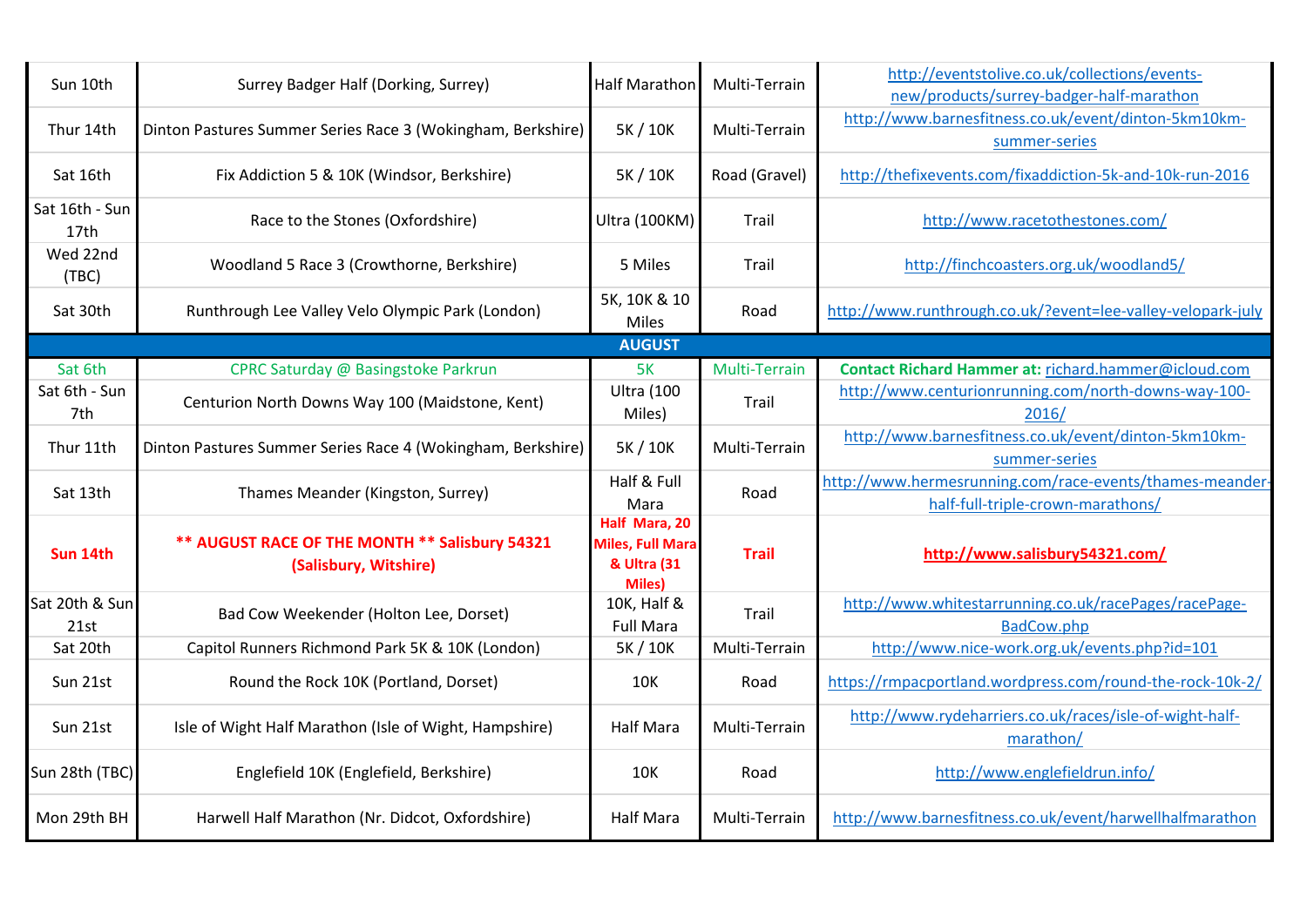| <b>SEPTEMBER</b>     |                                                                                   |                                         |               |                                                                                  |  |
|----------------------|-----------------------------------------------------------------------------------|-----------------------------------------|---------------|----------------------------------------------------------------------------------|--|
| Sat 3rd              | CPRC Saturday @ Basingstoke Parkrun                                               | 5K                                      | Multi-Terrain | Contact Richard Hammer at: richard.hammer@icloud.com                             |  |
| Sun 4th (TBC)        | HRR LEAGUE - Overton 5 (Overton, Hants)                                           | 5 Miles                                 | Road          | http://www.overtonharriers.org.uk/club-races/overton-5/                          |  |
| Sun 4th              | Andover Trail Marathon (Andover, Hampshire)                                       | Half & Full<br>Mara                     | Trail         | http://www.andovertrailrunners.co.uk/                                            |  |
| Sun 11th (TBC)       | Swallowfield 10+3 & Duathlon (Swallowfield, Berkshire)                            | 10K &<br>Duathlon                       | Road          | http://www.swallowfield10plus3.com/                                              |  |
| Sun 11th             | New Forest Races (Brockenhurst, Hampshire)                                        | 5K, 10K, Half &<br><b>Full Marathon</b> | Multi-Terrain | http://www.newforestmarathon.co.uk/#top                                          |  |
| Sat 17th             | Centurion Chiltern Wonderland 50 (Chilterns, Buckinghamshire)                     | Ultra (50<br>Miles)                     | Trail         | http://www.centurionrunning.com/chiltern-wonderland-50/                          |  |
| Sun 18th             | Hursley 10K (Hursley, Hampshire)                                                  | 10K                                     | Multi-Terrain | http://www.hursley10k.co.uk/                                                     |  |
| Sun 18th             | Tadley 10 (Tadley, Hampshire)                                                     | 10 Miles                                | Road          | http://tadleyrunners.co.uk/10m/                                                  |  |
| Sun 18th             | Coyote Marathon (Gravesend, Kent)                                                 | Marathon                                | Road          | http://kentcoyote.com/                                                           |  |
| Sun 25th (TBC)       | Mortimer 10K (Mortimer, Berkshire)                                                | <b>10K</b>                              | Road          | http://www.readingroadrunners.org/mortimer.html                                  |  |
|                      |                                                                                   |                                         |               |                                                                                  |  |
| Sun 25th             | ** SEPTEMBER RACE OF THE MONTH ** HWR Farleigh Wallop<br>(Basingstoke, Hampshire) | <b>10K</b>                              | <b>Trail</b>  | http://www.runnersworld.co.uk/events/registrationinfo.asp?<br>sp&v=2&EN=97047&ms |  |
|                      |                                                                                   | <b>OCTOBER</b>                          |               |                                                                                  |  |
| Sat 1st              | CPRC Saturday @ Basingstoke Parkrun                                               | <b>5K</b>                               | Multi-Terrain | Contact Richard Hammer at: richard.hammer@icloud.com                             |  |
| Sat 1st & Sun<br>2nd | Bournemouth Marathon Festival (Bournemouth, Dorset)                               | 5K, 10K, Half &<br><b>Full Marathon</b> | Road          | http://www.run-bmf.com/                                                          |  |
| Sun 2nd              | Decathlon Reading O2O 10K (Reading, Berkshire)                                    | <b>10K</b>                              | Road          | http://www.purplepatchrunning.com/index.php/reading-o2o-<br>10 <sub>k</sub>      |  |
| <b>Sun 2nd</b>       | ** OCTOBER RACE OF THE MONTH ** Basingstoke Half<br>(Basingstoke, Hants)          | <b>Marathon</b>                         | <b>Road</b>   | http://www.destinationbasingstoke.co.uk/basingstoke-half-<br>marathon/           |  |
| Sat 8th              | Brutal Woolmer (Bordon, Hants)                                                    | <b>10K</b>                              | Trail         | http://brutalrun.co.uk/race/woolmer/                                             |  |
| Sun 9th (TBC)        | <b>SOUTHERN XC LEAGUE @ PAMBER FOREST -</b><br>http://www.bobayer.com/trwl/       | <b>5 Miles</b>                          | <b>Trail</b>  | Contact Jimmy Case at: grahamcase7478@aol.com                                    |  |
| Sun 9th              | 60th Isle of Wight Marathon (Isle of Wight, Hampshire)                            | Marathon                                | Road          | http://www.rydeharriers.co.uk/races/59th-isle-of-wight-<br>marathon/             |  |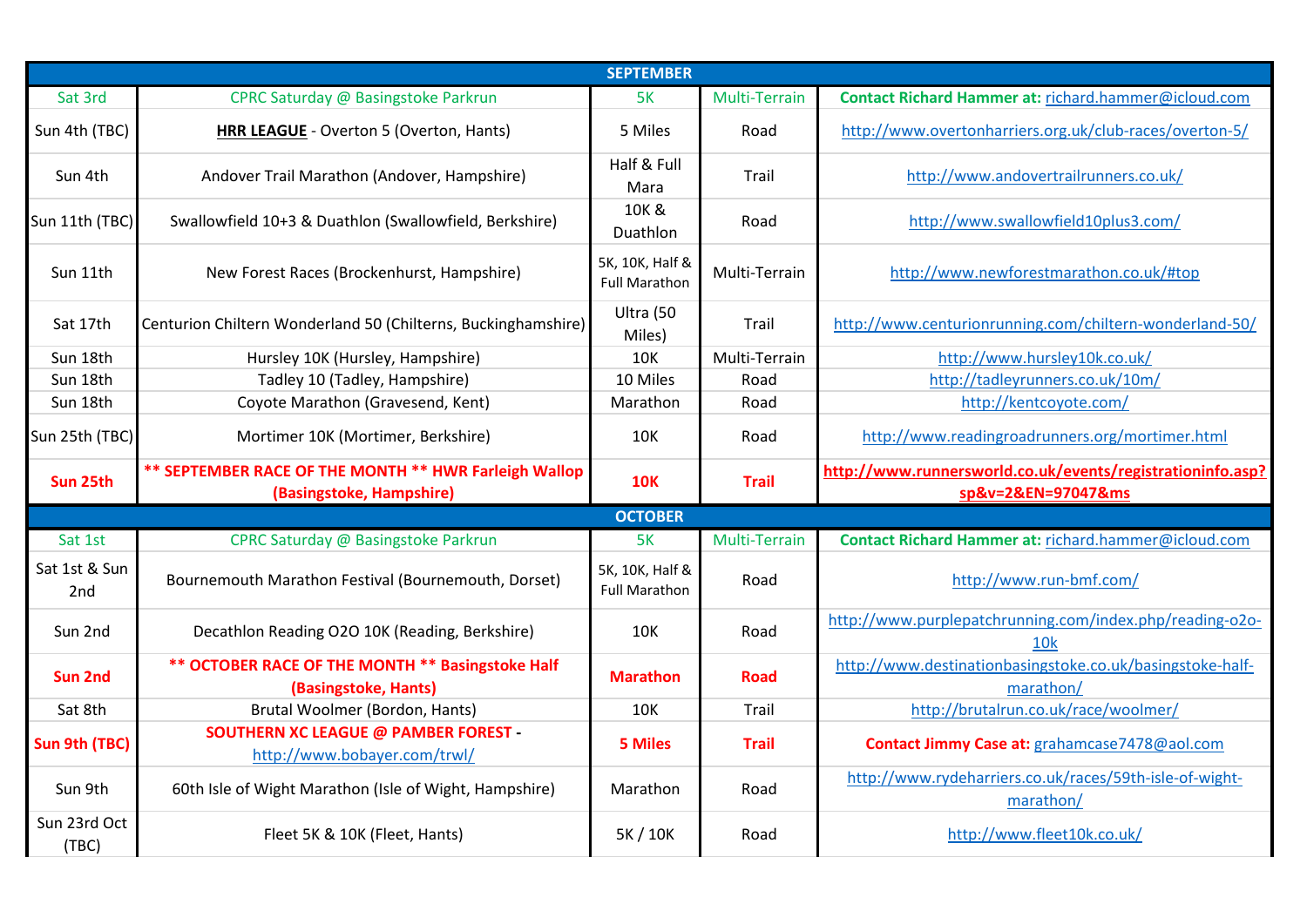| Sun 23rd                   | Water of Life 10K & Half Marathon (Marlow & Henley,<br>Buckinghamshire)               | 10K & Half<br>Mara     | Multi-Terrain | http://www.purplepatchrunning.com/index.php/water-of-life-<br>10k-half-marathon    |
|----------------------------|---------------------------------------------------------------------------------------|------------------------|---------------|------------------------------------------------------------------------------------|
| Sun 23rd                   | Bupa Great South Run (Portsmouth, Hampshire)                                          | 10 Miles               | Road          | http://www.greatrun.org/great-south-run                                            |
| Fri 28th/Sat<br>29th (TBC) | Halloween 5 Nite Run (Reading, Berkshire)                                             | <b>5K</b>              | Multi-Terrain | http://www.halloween5niterun.co.uk/                                                |
| Sat 29th                   | <b>CPRC AWAY DAY @ Snowdonia Marathon (Llanberis, Wales)</b>                          | <b>Marathon</b>        | <b>Trail</b>  | <b>EVENT FULL - http://www.snowdoniamarathon.co.uk/</b>                            |
|                            |                                                                                       | <b>NOVEMBER</b>        |               |                                                                                    |
| Sat 5th                    | CPRC Saturday @ Basingstoke Parkrun                                                   | 5K                     | Multi-Terrain | Contact Richard Hammer at: richard.hammer@icloud.com                               |
| Sat 5th                    | Swinley Forest Mo-Run (Bracknell, Berkshire)                                          | 10K & 10<br>Miles      | Multi-Terrain | https://www.mo-running.com/swinley-forest                                          |
| Sat 5th                    | Thames Meander (Kingston, Surrey)                                                     | Half & Full            | Road          | http://www.hermesrunning.com/race-events/thames-meander-                           |
| <b>Sun 6 Nov</b><br>(TBC)  | <b>SOUTHERN XC LEAGUE @ QECP -</b><br>http://www.bobayer.com/trwl/                    | Mara<br><b>5 Miles</b> | <b>Trail</b>  | half-full-triple-crown-marathons/<br>Contact Jimmy Case at: grahamcase7478@aol.com |
| Sun 6th                    | HRR LEAGUE - Lordshill 10 (Southampton, Hants)                                        | 10 Miles               | Road          | http://www.lordshillroadrunners.org.uk/lordshill-10-mile/                          |
| Sun 6th (TBC)              | Marlow 7 & Half Marathon (Marlow, Buckinghamshire)                                    | 7 Miles & Half<br>Mara | Road          | http://www.marlowhalf.marlowstriders.co.uk/                                        |
| Sat 12th                   | Brutal - Spider Hill (Aldershot, Hampshire)                                           | <b>10K</b>             | Trail         | http://brutalrun.co.uk/race/spider-hill/                                           |
| Sun 13th                   | <b>Bath Hilly Half</b>                                                                | 12.4K & Half<br>Mara   | Trail         | http://www.trionium.com/bathhillyhalf                                              |
| Sun 20th                   | ** NOVEMBER RACE OF THE MONTH ** HRR LEAGUE -<br><b>Gosport Half (Gosport, Hants)</b> | <b>Half Mara</b>       | <b>Road</b>   | http://gosporthalf.org/                                                            |
| Sat 26th                   | Centurion Wendover Woods 50 (Wendover, Bucks)                                         | Ultra (50<br>Miles)    | Trail         | http://www.centurionrunning.com/wendover-woods-50/                                 |
| Sun 27th (TBC)             | Kingston 10K (Kingston, Surrey)                                                       | <b>10K</b>             | Road          | http://www.energizedsports.com/events.html                                         |
| Sun 27th (TBC)             | Mapledurham Ten (Mapledurham, Berkshire)                                              | 10K & 10<br>Miles      | Multi-Terrain | https://regonline.activeeurope.com/builder/site/default.aspx?E<br>ventID=1673550   |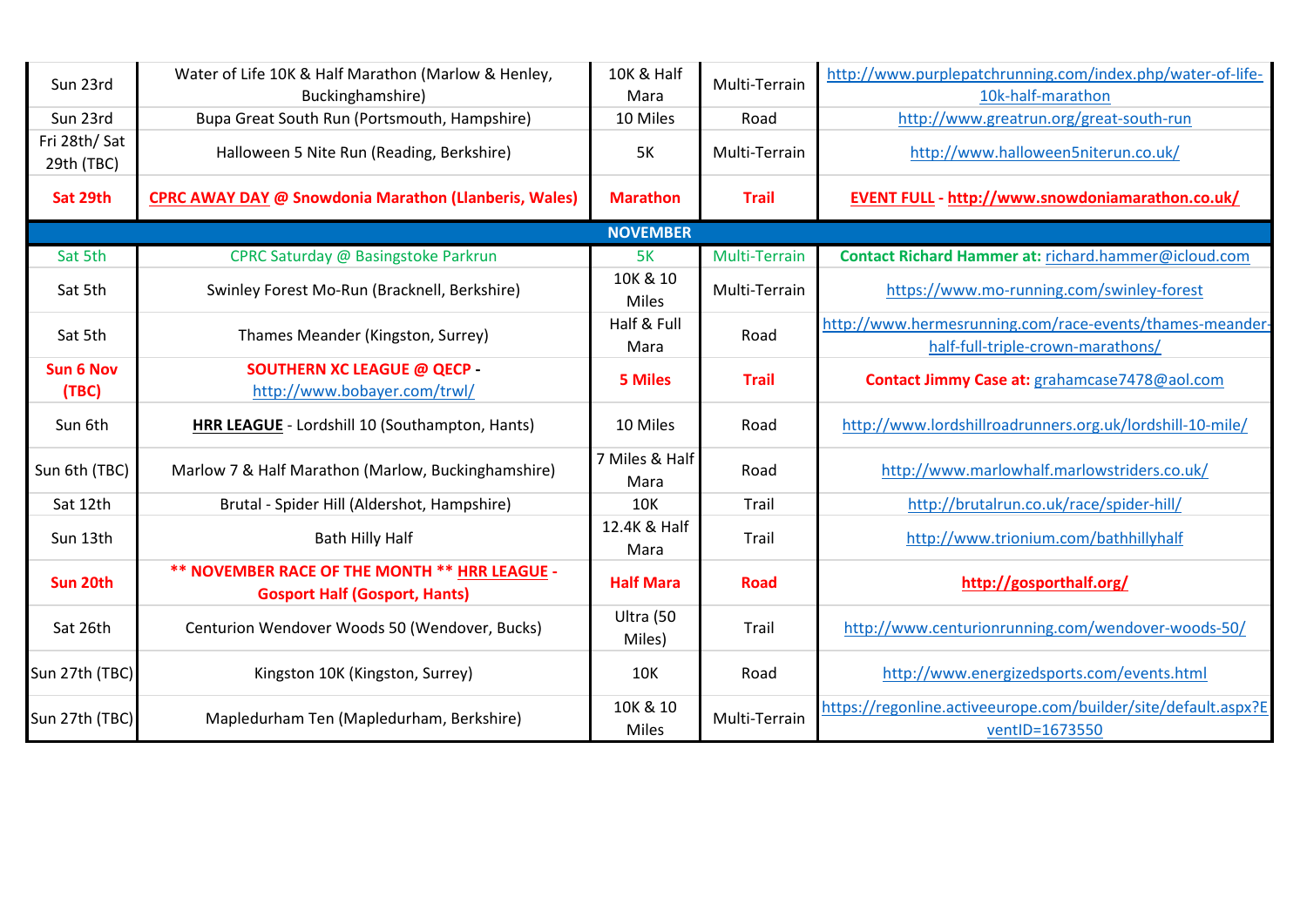| <b>DECEMBER</b>   |                                                                                            |                                                              |               |                                                                                      |  |
|-------------------|--------------------------------------------------------------------------------------------|--------------------------------------------------------------|---------------|--------------------------------------------------------------------------------------|--|
| Sat 3rd           | CPRC Saturday @ Basingstoke Parkrun                                                        | <b>5K</b>                                                    | Multi-Terrain | Contact Richard Hammer at: richard.hammer@icloud.com                                 |  |
| Sat 3rd (TBC)     | Endurance Life - Jurassic Coastal Races (Dorset)                                           | 10K, Half Mara,<br>Full Mara &<br>Ultras 33.4 & 45<br>Miles) | Trail         | http://www.endurancelife.com/event-<br>new.asp?series=87&location=286                |  |
| Sun 4th (TBC)     | Reading Santa Run (Reading, Berkshire)                                                     | <b>5K</b>                                                    | Road          | http://www.readingsantarun.co.uk/                                                    |  |
| Sun 4th (TBC)     | Hogsback Race (Guildford, Surrey)                                                          | 11.7K                                                        | Road          | http://aat-events.com/race/hogs-back-road-<br>race/#.VpPHlvNFCUk                     |  |
| Sun 4th (TBC)     | HRR LEAGUE - Victory 5 & 10K (Gosport, Hants)                                              | 5 Miles & 10K                                                | Road          | http://www.portsmouthathletic.co.uk/victory-5-mile/                                  |  |
| Sun 11th<br>(TBC) | <b>SOUTHERN XC LEAGUE @ BOURNE WOODS -</b><br>http://www.bobayer.com/trwl/                 | 5 Miles                                                      | <b>Trail</b>  | Contact Jimmy Case at: grahamcase7478@aol.com                                        |  |
| Sun 11th          | ** DECEMBER RACE OF THE MONTH ** Tadley Runners<br><b>Christmas XC (Tadley, Hampshire)</b> | 5.2 Miles                                                    | <b>Trail</b>  | http://tadleyrunners.co.uk/xmas-xc/                                                  |  |
| Sun 11th          | The Bovington Half & Full Marathon (Bovington, Dorset)                                     | Full & Half<br>Marathon                                      | Trail         | http://whitestarrunning.co.uk/racePages/racePage-<br>Bovington.php                   |  |
| Sun 18th          | Portsmouth Coastal (Portsmouth, Hants)                                                     | Marathon                                                     | Multi-Terrain | https://register.primoevents.com/ps/event/PortsmouthCoastal<br>WatersideMarathon2016 |  |
| Tues 27th         | Twixmas 10K                                                                                | <b>10K</b>                                                   | Multi-Terrain | https://racebest.com/races/twixmas-10k                                               |  |
| Wed 28th          | Phoenix Year-end Marathon (Walton-on Thames, Surrey)                                       | Marathon                                                     | Trail         | http://www.phoenixrunning.co.uk/                                                     |  |
| Sat 31st          | Gutbuster (Mortimer, Berkshire)                                                            | 10K & 10<br><b>Miles</b>                                     | Multi-Terrain | https://regonline.activeeurope.com/builder/site/default.aspx?E<br>ventID=1365789     |  |